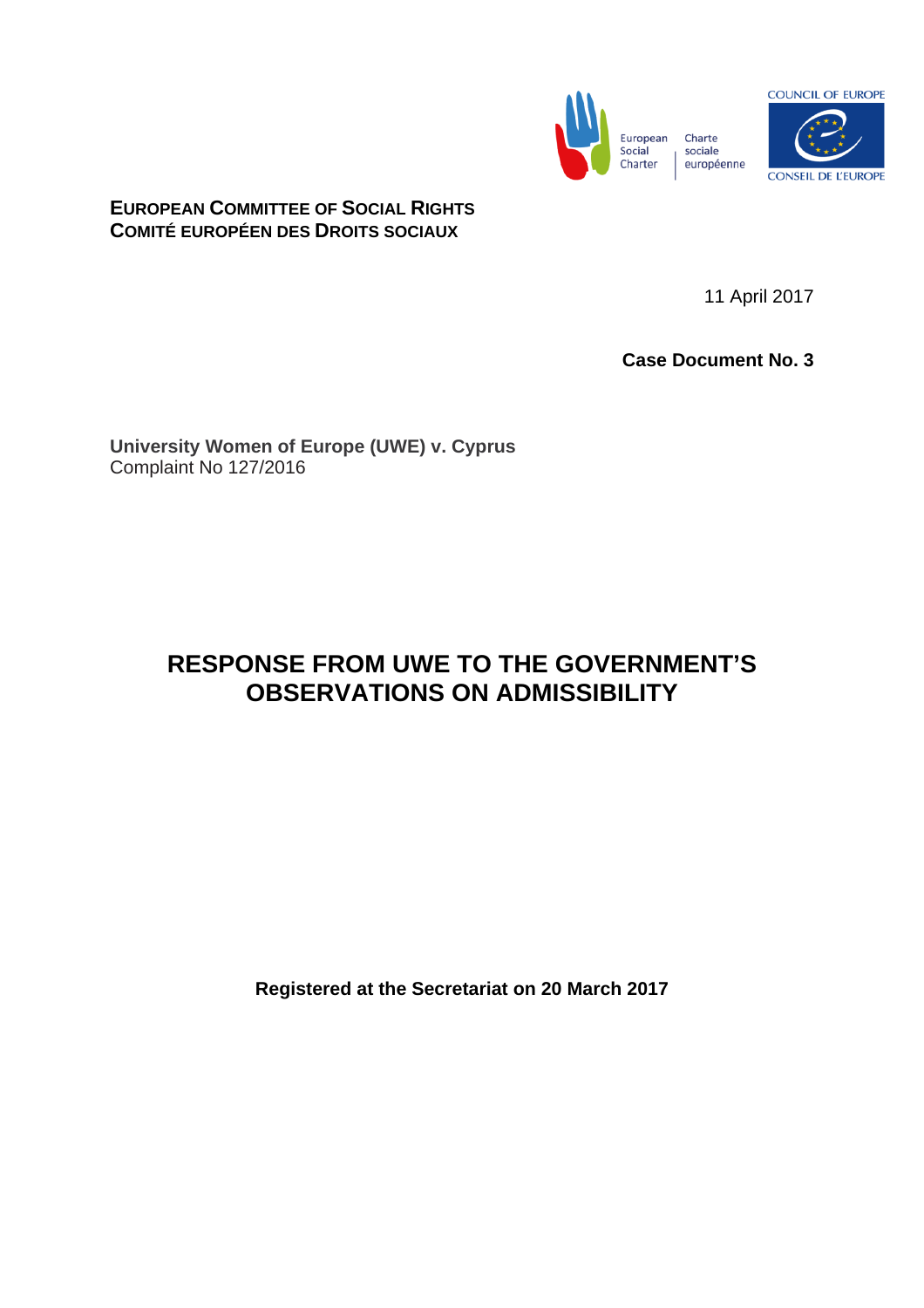## **REPLY TO THE OBSERVATIONS ON ADMISSIBILITY** \_\_\_\_\_\_\_\_\_\_\_\_\_\_\_\_\_\_\_\_\_\_\_\_\_\_\_\_\_\_\_\_\_\_\_\_\_\_\_\_\_\_\_\_\_\_\_\_\_\_\_\_\_\_\_

\_\_\_\_\_\_\_\_\_\_\_\_\_\_\_\_\_\_ \_\_\_\_\_\_\_\_\_\_\_\_\_\_\_\_\_\_\_\_\_\_\_\_\_\_\_\_\_\_\_\_\_\_\_\_

Claimant: University Women of Europe, UWE /

Groupe Européen des Femmes Diplômées des Universités, GEFDU

Represented by Ms Anne Nègre, member of the Versailles Bar 10 avenue du Général Mangin, 78000 Versailles - France Tel. +33 (1) 39 54 65 12 - +33 (6) 86 46 23 09 - anne.negre@orange.fr

Respondent**:** Cyprus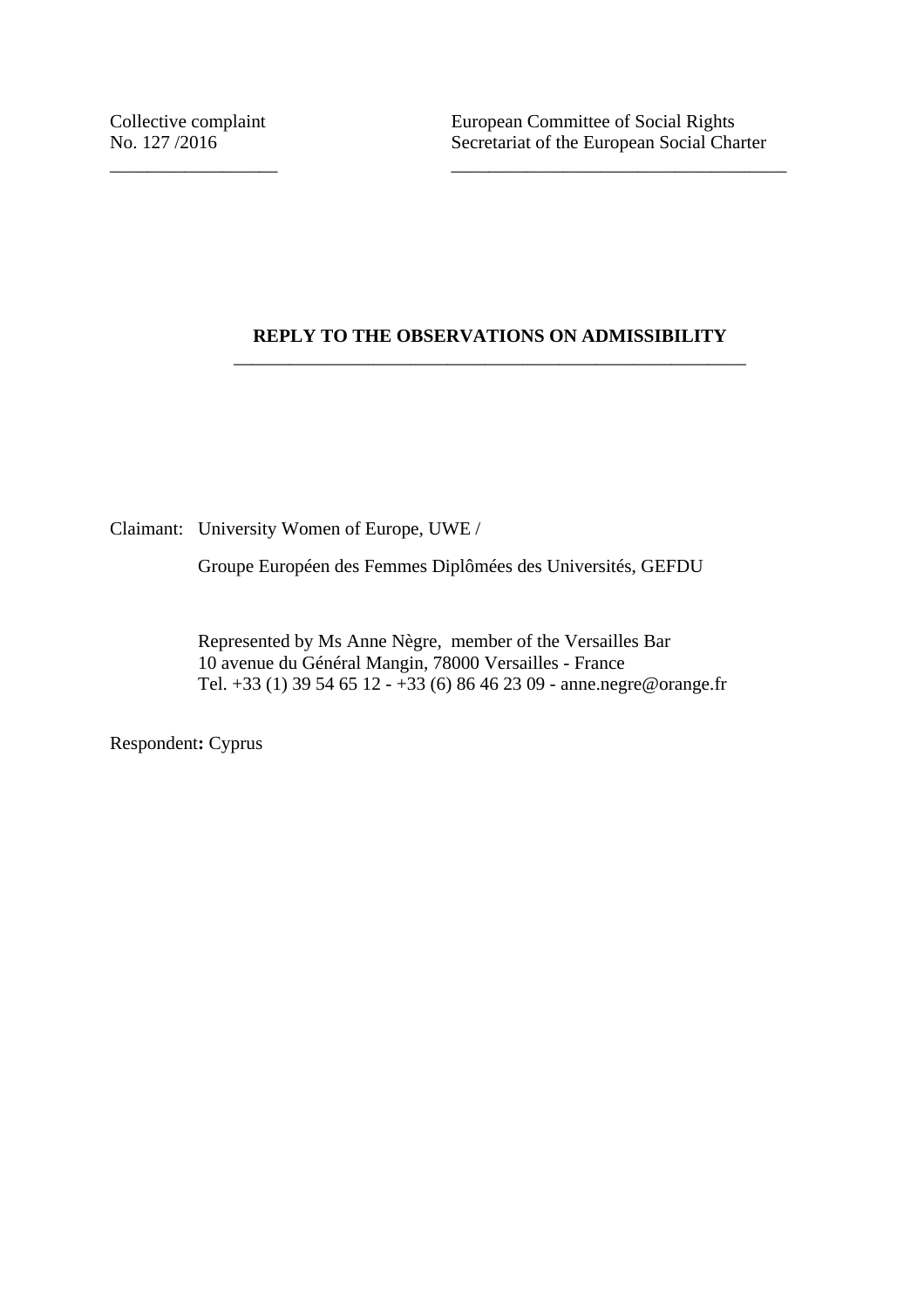## **TO THE EUROPEAN COMMITTEE OF SOCIAL RIGHTS \_\_\_\_\_\_\_\_\_\_\_\_\_\_\_\_\_\_\_\_\_\_\_\_\_\_\_\_\_\_\_\_\_\_\_\_\_\_\_\_\_\_\_\_\_\_\_\_\_\_\_\_\_**

By letter dated 13 December 2016, the High Contracting Party, Cyprus, represented by Ms Natalia Andreou, Agent of the Government of Cyprus, stated its opinion that the collective complaint submitted by the UWE should be declared inadmissible by the European Committee of Social Rights.

By letter dated 31 January 2017, Mr Kristensen, Deputy Executive Secretary of the European Committee of Social Rights invited the UWE to present its reply to the states' observations by 28 February 2017. The same day, the UWE asked to benefit from the same treatment as that accorded to states, by being provided with a translation of their observations in order to avoid any misinterpretations. On 7 February 2017, the UWE was informed that the deadline would be adjusted to one month following the forwarding of the translation of the observations. The French translation was sent on 23 February 2017.

It will be clear to the European Committee of Social Rights, in the light of the explanations given in this reply, that the collective complaint lodged by the UWE should in contrast be found to be admissible.

#### **1. On Cyprus's comments regarding paragraph 2 of the Explanatory Report to the Additional Protocol of 1995**

Cyprus considers that the fact that UWE has submitted collective complaints against 15 States Parties to the Social Charter which have ratified the Protocol would seem "to suggest an alternative, and not a complementary procedure" (Observations Cyprus, paragraph 3).

There is no hierarchy in the reporting or collective complaints procedure, and neither is subordinate to the other.

Collective complaints are not designed to replace or duplicate the supervision cycles; they are another procedure. States can be the subject of a collective complaint even if they address subjects which are also being examined in the supervision cycle. In this way, they afford the opportunity to highlight and go deeper into certain aspects.

In this way, it is possible to avoid allowing too long a time to elapse between verifications of conformity of the policies pursued with certain articles, as the intervals between these verifications may be considerable.

Furthermore, a qualified organisation such as the UWE has no way in practice of suggesting a report on any violation whatsoever. It can neither initiate such a report nor contribute to it.

This democratic remedy, established in 1995, is a way of opening out to civil society. The fact of highlighting this failure to comply with the European Social Charter in respect of equal pay between women and men is a means of reinforcing the supervision of states.

Accordingly, if one concurs with the arguments submitted by Cyprus, the fact of submitting a complaint against 15 States Parties is a ground for inadmissibility in itself. But where is the text that forbids this? Nor is there any text preventing states reaching an agreement amongst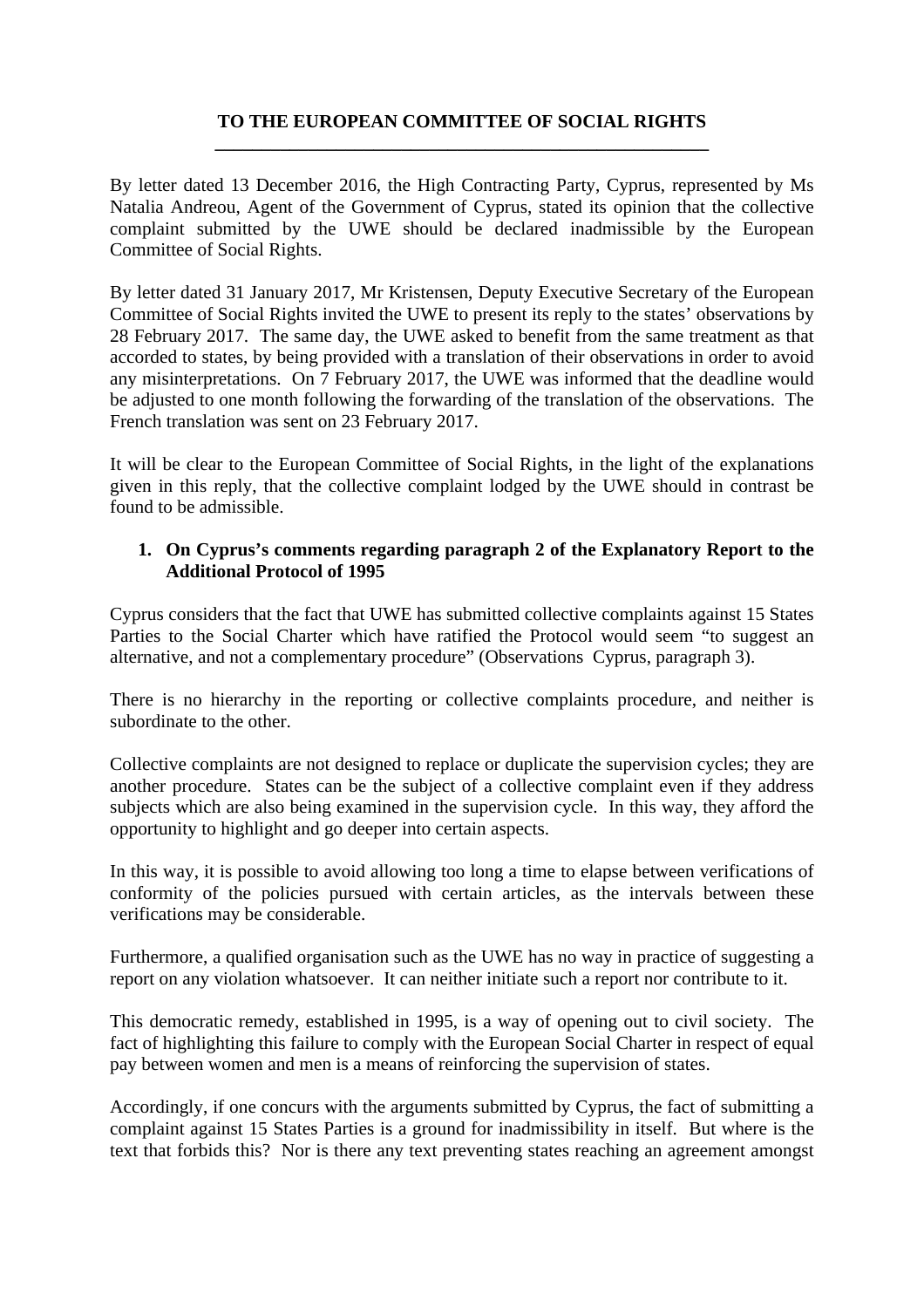themselves to produce a response to the collective complaints, as a reading of the observations of certain states would seem to suggest.

There is nothing in the observations submitted by Cyprus that supports non-recognition of UWE's standing. The European Committee of Social Rights should declare the UWE competent.

## **2. On the motivation of the collective complaint alleged by Cyprus**

Unequal pay between women and men for equal work is deeply rooted and derives from the history, culture and policies pursued in recent years – with repercussions in numerous fields, as pointed out in the statement of facts in the collective complaint.

All the documents submitted prove that there is unequal pay for equal work between men and women. One only has to itemise them to see that the Social Charter has been violated, since there is an actual, proven and inescapable situation which is publicly acknowledged throughout the reports submitted by the state itself. Are the state's own words not to be considered reliable when it acknowledges this inequality before institutions such as the International Labour Organisation (ILO) and the Committee on the Elimination of Discrimination against Women (CEDAW) or when it itself explains the weaknesses in its policies?

The European Committee of Social Rights should take due note of this.

Many Cypriot texts have been included in the complaint and submitted for examination (Complaint pages 17 and 18 Documents 73 to 83) or are referred to in the Collective complaint, along with how they are applied in practice. Page 17 of the complaint focuses on the main texts applicable in Cyprus and how effective they are:

 $\checkmark$  Doc. 69: Article 28 §§ 1 and 2 of the 1960 Constitution of Cyprus establishes the principle of equality of the sexes

 $\checkmark$  Doc. 73: Act No. 158 of 1989, concerning the Provision of Equal Remuneration to [Men and Women for Work of Equal Value.](http://www.ilo.org/dyn/natlex/natlex4.detail?p_lang=fr&p_isn=20898&p_country=CYP&p_count=536&p_classification=05&p_classcount=33) Enacted: 5 May 1989

 $\checkmark$  Doc. 74: Law No. 144(I) of 2000 amending Law No. 158 of 1989 concerning equal remuneration for work of equal value for men and women.

 $\checkmark$  Doc. 75: 2002 Cyprus – Act No 205(I) of 2002 to provide for equal treatment between men and women in the fields of employment, vocational training, promotion and working conditions; the legislation is primarily concerned with aspects relating to positive action, sexually-based advertising and sexual harassment. It also establishes remedies to deal with violations of the equality principle at all stages of the employment relationship, including access to and conditions of employment, promotions or benefits linked to the post.

 $\checkmark$  Doc. 75/1: Law No. 177(I) of 2002 providing for equal pay for men and women for equal work or work of equal value.

 $\checkmark$  Doc. 76: Law No. 191(I) of 2004 amending Law no. 205(I) of 2002 providing for equal treatment of men and women in employment and vocational training.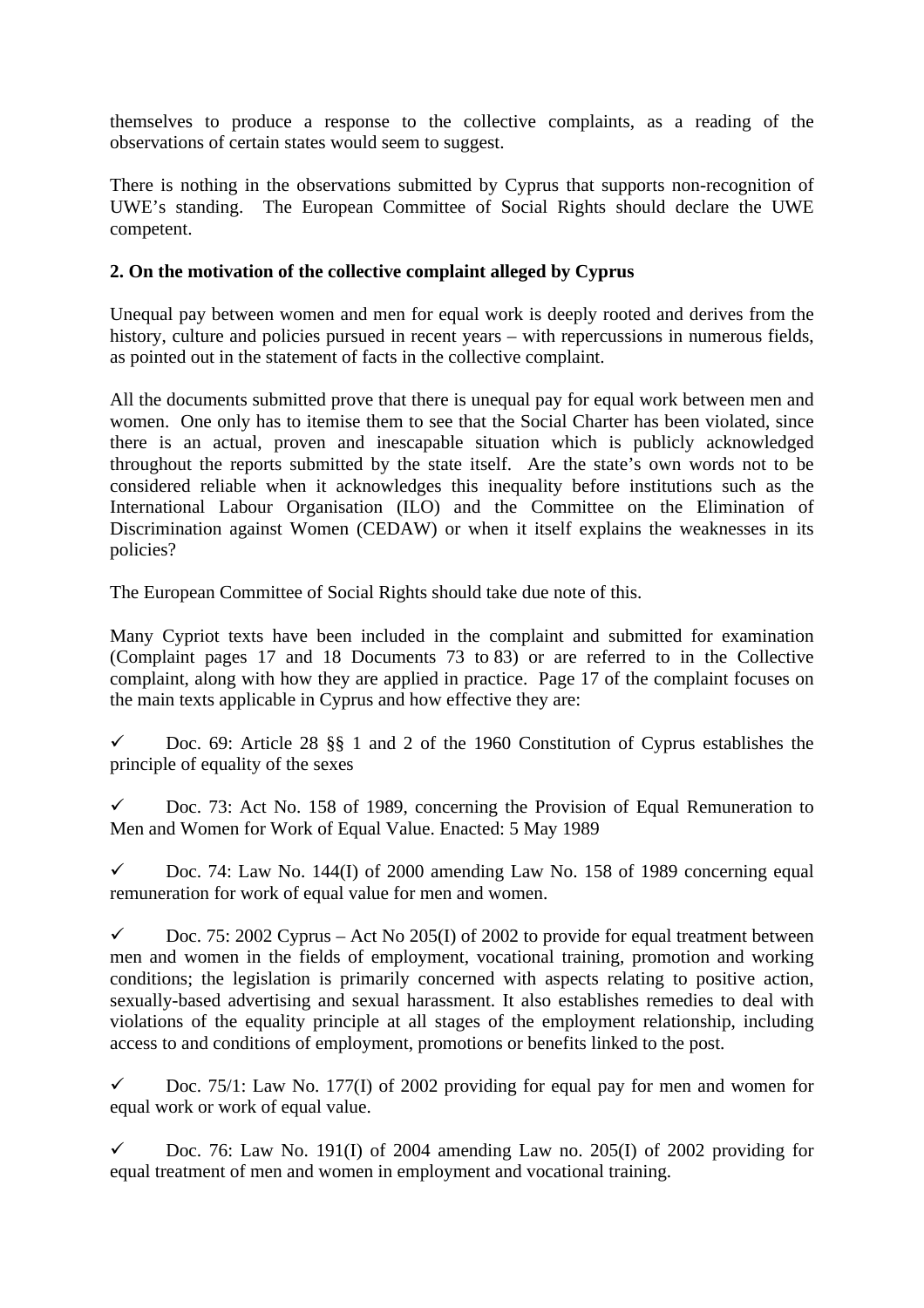$\checkmark$  Doc. 77: Law No. 58 (I) of 2004 on equal treatment in employment and at work, which establishes the principle that equal treatment will apply under all relevant legislation, irrespective of religion or beliefs, disability, age, race or ethnic origin or sexual orientation. It authorises reversal of the burden of proof and offers protection against all forms of inequitable treatment.

 $\checkmark$  Doc. 78: Law No. 40(I)/2006 amending the law on equal treatment between men and women in employment and vocational training. Enacted in 2006, CYP-2006-L-78290

 $\checkmark$  Doc. 79: Law No 38(I) of 2009 amending the Law providing for equal pay for men and women for equal work of equal value, transposing Directive 2006/54/EC of the European Parliament and of the Council of 5 July 2006 on the implementation of the principle of equal opportunities and equal treatment of men and women in matters of employment and occupation.

 $\checkmark$  Doc. 80: Law No. 86(I) of 2009 amending the Law on equal treatment in employment and at work (No. 58(I)/2004)

In 2009, Cyprus amended the legislation on equal treatment of men and women in employment and vocational training and on equal pay for men and women for the same work or work of equal value.

 $\checkmark$  Doc. 81: Law No. 149(I) of 2014 amending the Law on equal treatment for men and women with regard to occupational pension plans (Amendment)

 $\checkmark$  Doc. 82: Law No. 150(I) of 2014 amending the Law on equal treatment of men and women with regard to employment and vocational training

 $\checkmark$  Doc. 83: Law No. 151(I) of 2014 amending the Law on equal pay for men and women for equal work or work of equal value (Amendment) with regard to the implementation of the principle of equal opportunities for and treatment of men and women in matters of employment and occupation.

A law dated 18 January 1991 established the independent post of Commissioner for Administration. Under Law No. 59 of 2004 on combating racism and other forms of discrimination, his responsibilities were extended to include combating and eliminating discrimination in the private and public sectors.

Consequently, the observation made by Cyprus on this point is incomprehensible given the texts that are referred to in the complaint. Similarly, the effectiveness of these measures has been examined, along with an assessment of the roles of the bodies responsible for monitoring this equality which is being contested (complaint, page 18).

The complaint contains figures shoring up this claim of unequal pay. In 2016, the EU confirmed the figures of 15.8 % for the gender pay gap in Cyprus and 16.3% in the EU. It also stated that "the gender overall earnings gap in Cyprus [stood] at 33.7% (the average gender overall earnings gap in the EU is 41.1%)" (Eurostat figures, 2010) (Complaint page 23, Document 20).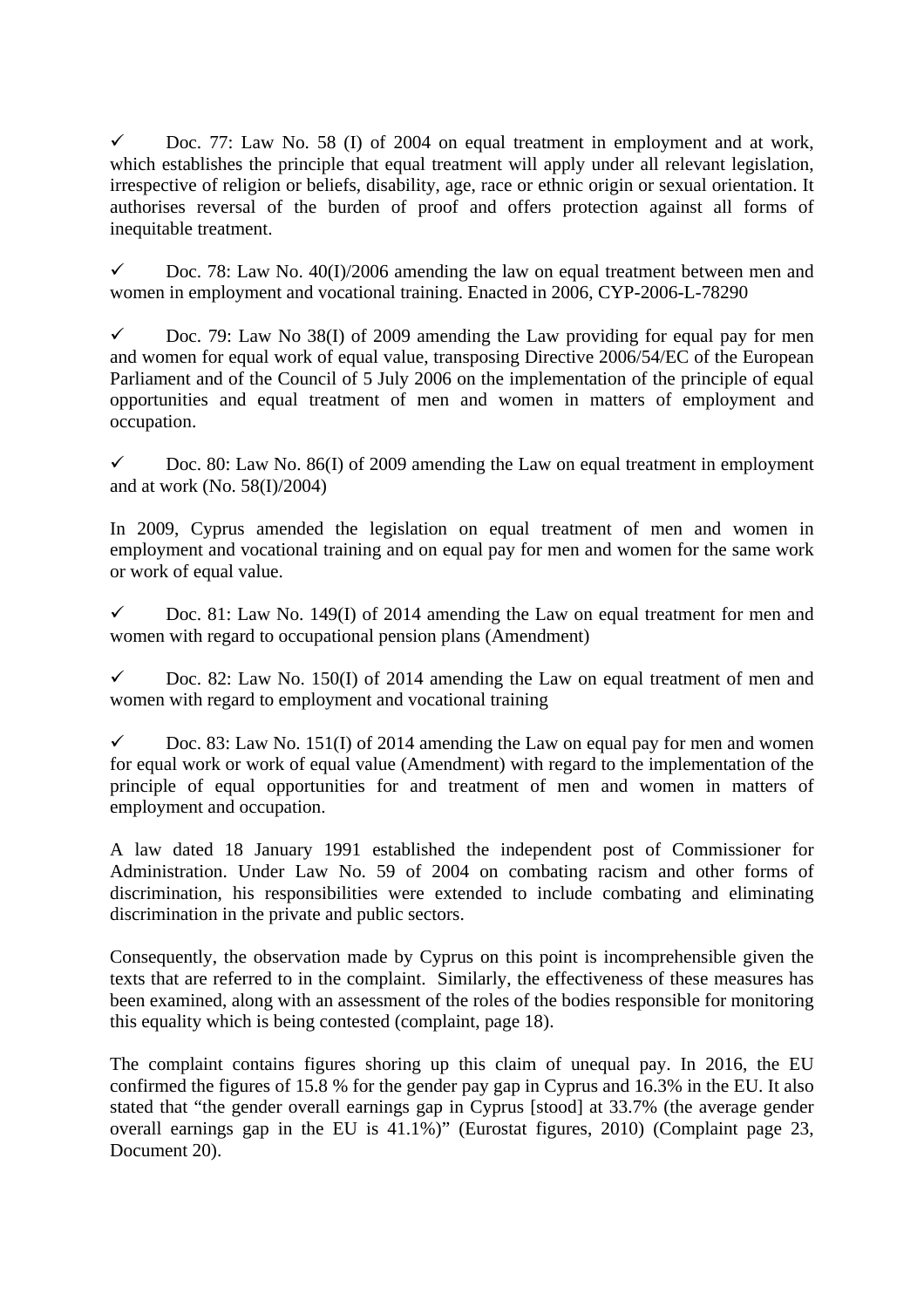We also have the EU's EIGI figures for 2015. The EIGI in its *Gender Equality Index* calculated that the median European equality score was 52.9. The Cyprus index is under the median index of the EU and stands at 44.9 (Doc. 26: [http://eige.europa.eu/gender](http://eige.europa.eu/gender-statistics/gender-equality-index)[statistics/gender-equality-index](http://eige.europa.eu/gender-statistics/gender-equality-index)) (Complaint, page 24).

The figures have been provided, and are and compelling.

In the "European Committee of Social Rights Conclusions in a Nutshell 2012-2015" (Complaint, Doc. 37) it is clear in its reports that with regard to the articles relating to labour rights, including the right to a fair remuneration (Article 4), Cyprus has an insufficient level of conformity.



In the European Committee of Social Rights conclusions on the Cyprus report (complaint page 10, extract Doc. 36), the following is stated in respect of Article 20:

*"Article 20 - Right to equal opportunities and equal treatment in employment and occupation without sex discrimination. With a view to ensuring the effective exercise of this right …*

*The Committee takes note of the information contained in the report submitted by Cyprus. Equal rights*

*The Committee has examined the legislative framework for the right to equal treatment in previous conclusions, and therefore refers to these for an overview of the situation (Conclusions 2004, 2006, and 2008.)*

*The Committee previously concluded that the situation in Cyprus is not in conformity with Article 20 of the Charter on the ground that it is not possible to make a comparison of jobs outside the company directly concerned in unequal pay claims"*. It adds:

*"The Committee previously requested information on occupations reserved to one gender.*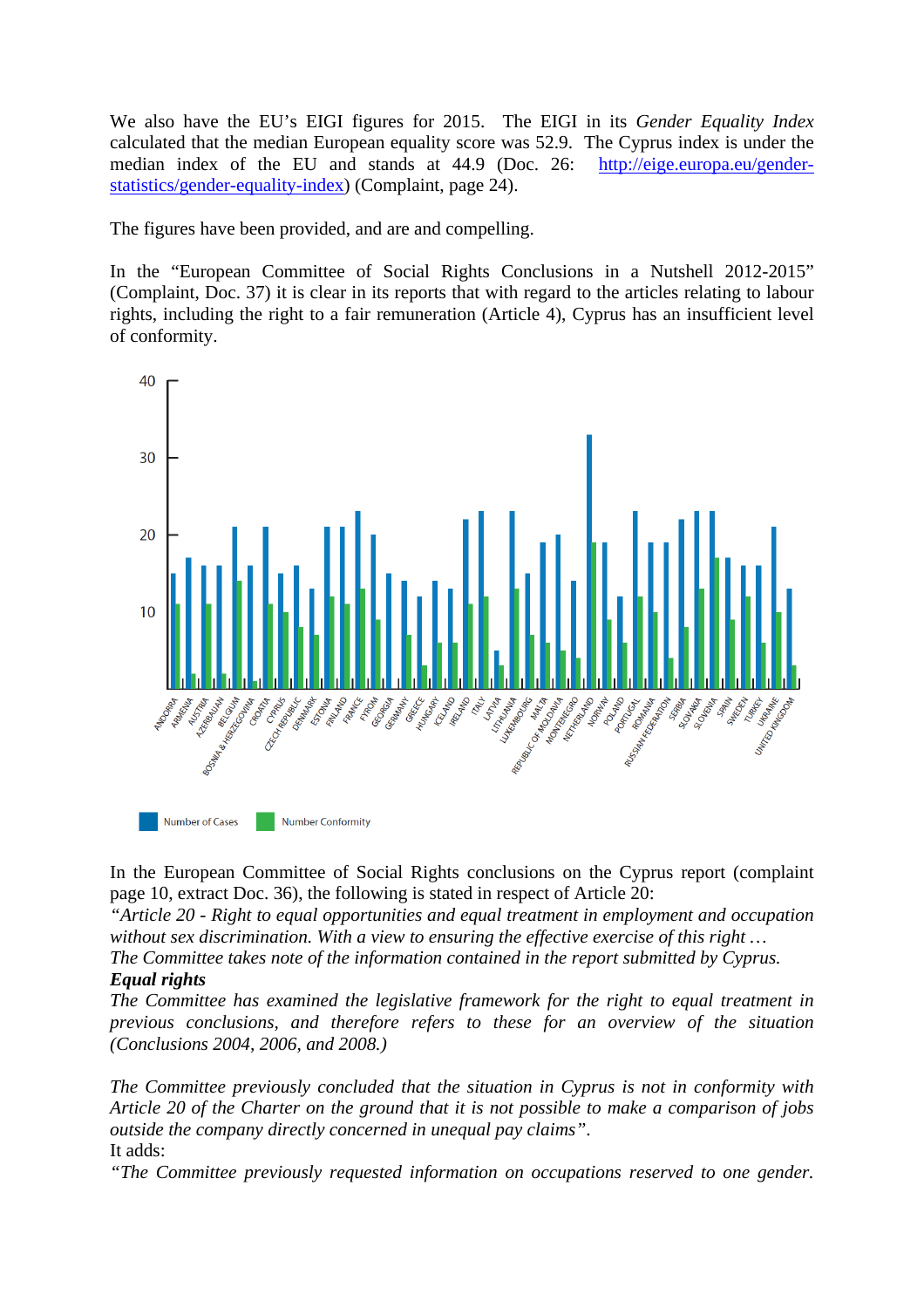*The report provides the following information;*

*Excluded from the scope of the Law on Equal Treatment of Men and Women in Employment and Vocational Training, are listed in the Annex of the above mentioned Law and are the following:* 

- *Occupational positions where physiology (excluding physical strength and stamina) would cause major alteration of the position itself, as in artistic shows.*
- *Employment in a position, the duties of which include delivery of services outside Cyprus, in a country whose legislation and customs do not allow services to be delivered by persons of one sex.*
- *Employment in a specific position, the duties of which include personal services and is mandatory to be carried out by persons of both sexes.*
- *Employment in a specific position, when the position refers to services of personal nature, such as house care of elderly and disabled persons.*
- *Employment of men as security officers in women' s prison or of women security officers in men' s prison.*
- *Employment in Security Forces or in private security bodies:*
- *(a) In special forces, the mission of which includes controlling and disarming violent persons, uproar repressing and hostage release or (b) In positions where the employment of a man or a woman is necessary for ethical reasons or in respect of the person's personality.*
- *Employment of women for underground work in mines.*

*The Committee considers that certain exceptions on the list may allow an overly broad exclusion of women from certain occupations. It notes that the report states that the above mentioned exception only apply where they serve a legitimate purpose and are proportionate to the aim pursued".* 

*In this 2015 report on Cyprus, the Committee continues:*

*"Position of women in employment and training and Measures to promote equal opportunities*

*According to the report the employment rate for women was 53.6% in 2010 and 53,4% in 2009 as opposed to 61% and 60,08% for men in 2010 and 2009 respectively. The total unemployment rate was 6,2% in 2010, the unemployment rate for women was 6,4% in 2010 compared to that for men (6,0%).*

*The Committee previously noted that the Gender Pay Gap in Cyprus was one of the highest in the EU (27 ). According to the report the gender pay gap in Cyprus, has decreased significantly since 1995 (29%) and keeps following a downward trend, from 25% in 2005, to 24% in 2006 and further reduced to 21,8% and 21,3% in 2008 and 2009 respectively. According to the report continuous annual increases of the minimum wage during the last years, have contributed to the reduction of the pay gap, since the Minimum Wage Order covers occupational categories in which women are overrepresented"*.

It can be seen, that the complaint is soundly argued and, moreover, as shown throughout this report and not only in these extracts, in what respect Cyprus has failed to take satisfactory action.

The Committee may refer to this key finding from the report written by the CEDAW Committee based on the information provided by Cyprus (Complaint page 25, Doc. 39): "*The Committee notes with concern that the wage gap between women and men remains at 18.3%." (Doc. 39 page 7).*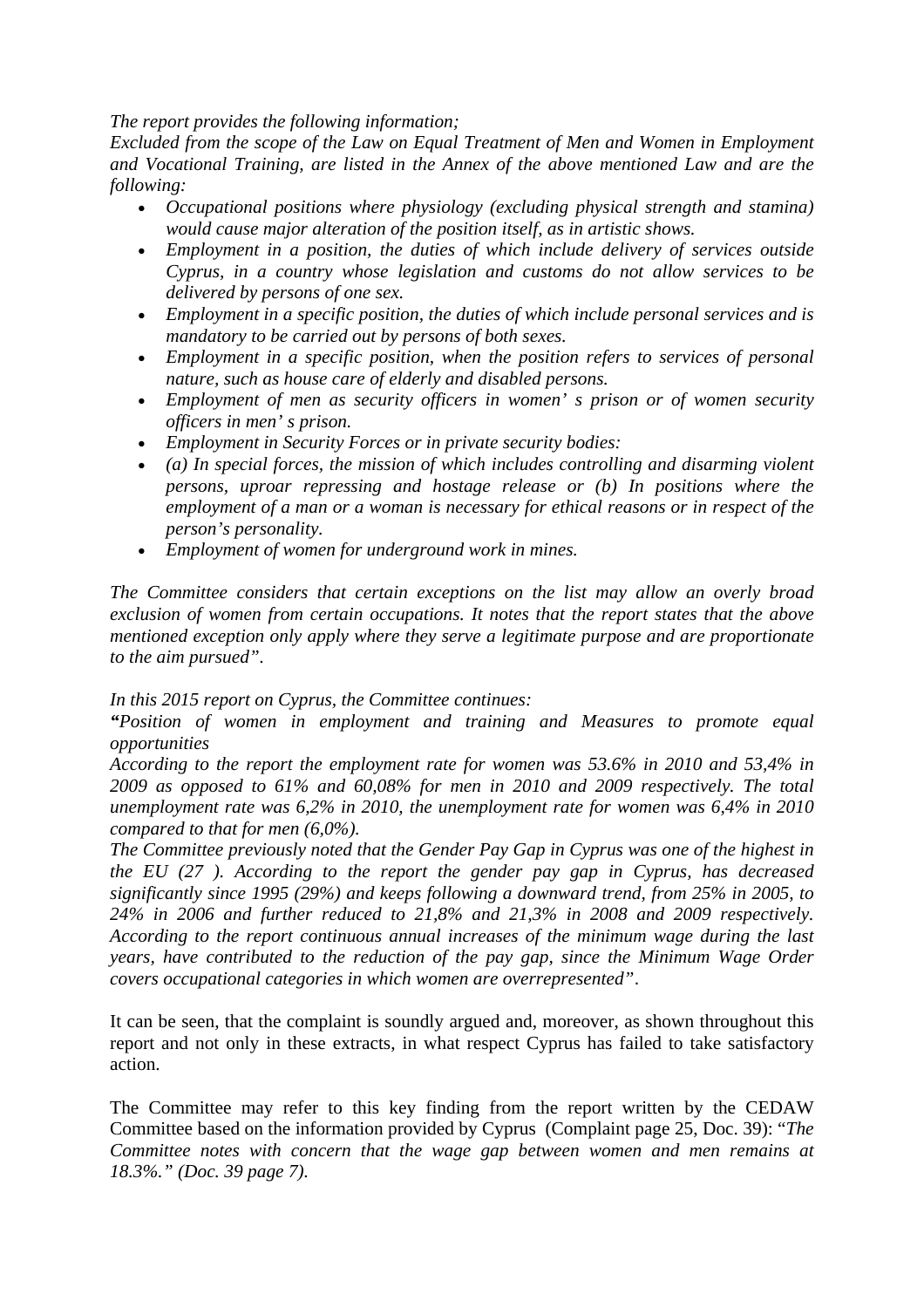Finally, the Committee urged Cyprus to "take proactive measures to monitor and close the gender wage gap, including through evaluation systems based on gender-sensitive criteria" (Doc. 39, page 7).

It has been clearly demonstrated that in Cyprus, there is in practice no equal pay between women and men for equal, similar or comparable work, to use the terminology of the reports of the European Committee of Social Rights, contrary to what is claimed in the observations submitted by Cyprus. This is confirmed by all the national, European and international analyses and the various reports to which the country is subject. And looking at these reports, it can be seen that the data in question have been provided by the countries themselves. The action taken by this country to ensure equality is unsatisfactory and violates the provisions of the Charter.

It should be added that a female employee who suspects unequal pay when compared with a male colleague cannot prove it without the intervention in practice of the Labour Inspectorate to verify it at enterprise level. The Labour Inspectorate has the legal means of demanding to see work contracts and pay slips; a female employee cannot do this. If the inspectors do not have these duties, regarded as priority duties, then the Charter has been violated because the state fails to take the necessary steps to ensure that there is, in practice, equal pay for equal work in the country. This is a violation of the Charter.

This country could have provisions granting access to company data on posts and making such data available to employees. The burden of proof would not then lie with the weakest. For the conditions of access to justice are at the female employee's risk due, in most cases to a lack of proof, and the body of legislation does not take it sufficiently into account. This is the responsibility of the state which allows this situation of inequality to persist, constituting a violation of the Charter.

Nor with regard to women in decision-making positions is the Charter applied because all the conditions must be put in place to ensure equal pay between women and men without any discrimination. The fact that there are so few women in decision-making positions is evidence of discriminatory treatment against women, which is clearly in violation of the Charter and of the state's responsibility.

## **3 Concerning the number of collective complaints and consultation among states**

The European Committee of Social Rights will notice similarities in the observations of certain states. Indeed this consultation is confirmed by the observations of the Netherlands in which it is stated (page 1, paragraph 6): "*Having become aware of the submission of fifteen similar complaints, it was agreed between the Government Agents that each of the respondent states will formulate its own observations on admissibility*."

Is this decision to engage in consultations among the states concerned any more normal than a joint action, under the auspices of an accredited INGO – the UWE – by national women's movements not authorised to act directly? Is it not intended to paralyse the attempt to highlight violations by the states that are signatories to the Charter of the undertakings they have entered into?